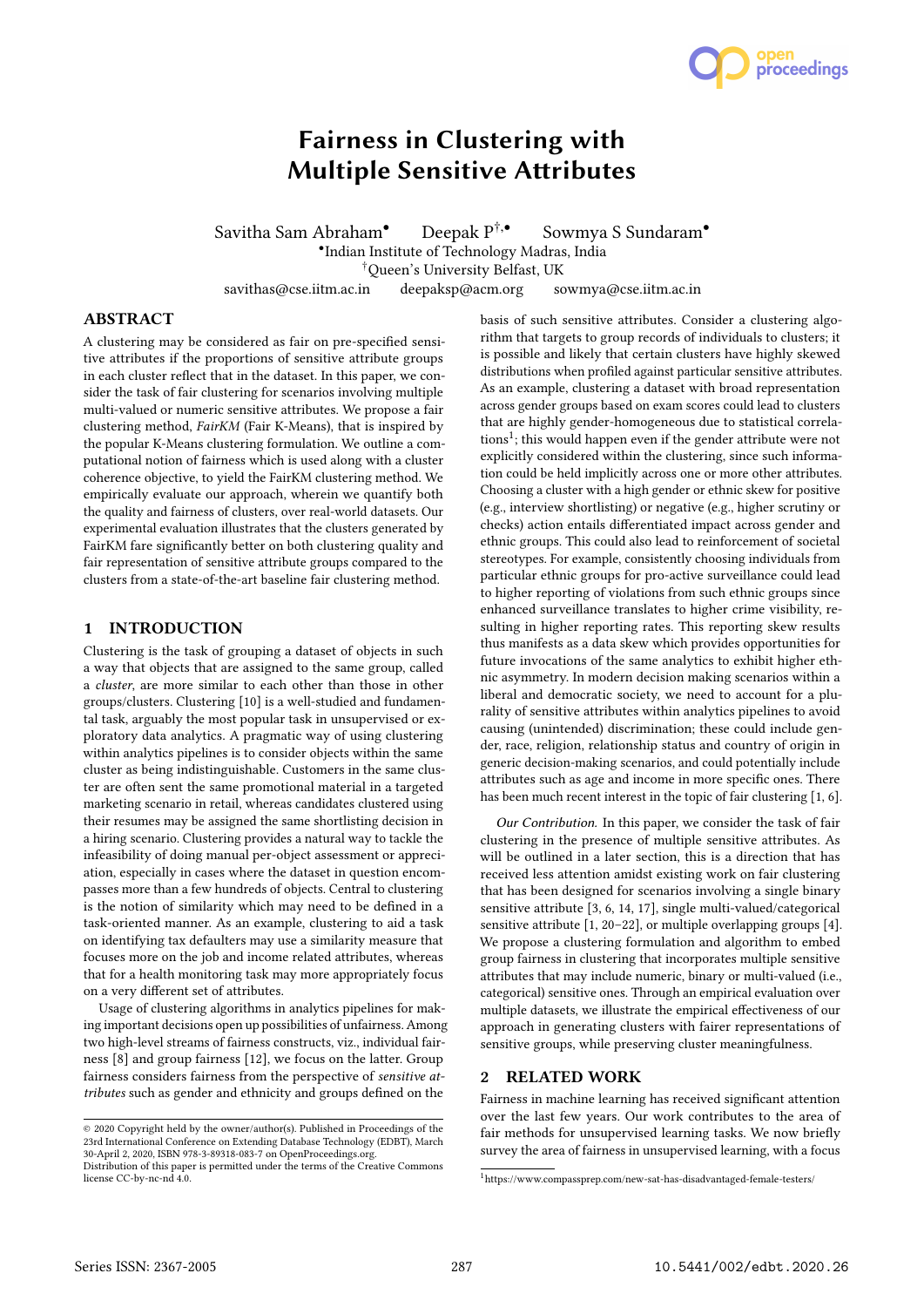on clustering, our task of interest. We interchangeably refer to groups defined on sensitive attributes (e.g., ethnic groups, gender groups etc.) as protected classes for consistency with terminology in some referenced papers. Towards developing a systematic summary, we categorize prior work into three types depending on whether the fairness modelling appears as a (i) pre-processing step, (ii) during the task of clustering, or (iii) as a post-processing step after clustering. These yield the three technique families.

# 2.1 Space Transformation Approaches

The family of fairness pre-processing techniques work by first representing the data points in a 'fair' space followed by applying any existing clustering algorithm upon them. This is the largest family of techniques, and most approaches in this family seek to achieve theoretical guarantees on representational fairness. This family includes one of the first works in this area of fair clustering [6]. The work proposes a fair variant of classical clustering for scenarios involving a single sensitive attribute that can take binary values. Let each object be colored either  $x$  or  $y$  depending on its value for the binary sensitive attribute. [6] defines fairness in terms of *balance* of a cluster, which is  $min\{\#x/\#y, \#y/\#x\}$ . They go on and outline the concept of  $(b, r)$ -fairlet decomposition, where the points in the dataset are grouped into small clusters called fairlets, such that each fairlet would have a balance of  $b/r$ , where  $b < r$ . The clustering is then performed on these fairlets. The fairness guarantees that are provided by the clustering is based on the balance in the underlying fairlets. Fairlet decomposition turns out to be NP-hard, for which an approximation algorithm is provided. Later, [3] proposed a faster fairlet decomposition algorithm offering significant speedups. The work in [20] extends the fairlet idea to  $K$ -means for scenarios with a single multi-valued sensitive attribute. They define fair-coresets which are smaller subsets of the original dataset, such that solving fair clustering over this subset also results in giving an approximate solution for the entire dataset.

Another set of fair space transformation approaches build upon methods for dimensionality reduction and representation learning. A recent such work [2] considers the bias in the dataset (that is, representational skew) as a form of noise and uses spectral de-noising techniques to project the original points in the dataset to a new fair projected space. [17] describes a fair version of PCA (Principal Component Analysis) for data with a single binary sensitive attribute. A representation learning method may be defined as fair if the information about the sensitive attributes cannot be inferred from the learnt representations. The method uses convex optimization formulations to embed fairness within PCA. The fairness is specified in terms of failure of the classifiers in predicting the sensitive class of the dimensionality-reduced data points obtained from fair PCA. The method is fairer if the data points are less distinguishable with respect to their values of the sensitive attribute in this lower dimension space. Another work that projects the original data points into a fair space is the one described in [21]. This method, which is for cases involving a single multi-valued sensitive attribute, defines a clustering to be fair when there is an equal number of data points of each protected class in each cluster. They define the concept of fairoids (short for fair centroids) which are formed by grouping together all points belonging to the same protected class. The task is then to learn a latent representation of the data points such that the cluster centroids obtained after clustering on this latent representation are equi-distant from every fairoid.

# 2.2 Fairness Modelling within Optimization

Methods in this family incorporate the fairness constraints into the clustering step, most usually within the objective function that the clustering method seeks to optimize for. It may be noted that the method we propose in this paper, FairKM, also belongs to this family. Approaches within this family define a clustering to be fair if the proportional representation of the protected class in a cluster reflects that in the dataset. One of the techniques [14] describes a fair variant of spectral clustering where a linear fairness constraint is incorporated into the original ratio-cut minimization objective of spectral clustering. Another recent technique [22], the method that comes closest to ours in construction, modifies K-means clustering to add a fairness loss term. The fairness loss is computed as the KL-divergence between the probability distribution across the different values for the sensitive attribute in a cluster, and the corresponding distribution for the whole dataset. This method is designed for a single multi-valued sensitive attribute and does not generalize to multiple such sensitive attributes. Being closest to our proposed method in spirit, we use this method as our primary baseline, in the experiments.

In contrast to the above, another recent work [5] outlines a different notion of fairness, one that is independent of (and agnostic to) sensitive attributes. They define fairness as proportionality wrt spatial distributions, to mean that any  $(n/k)$  points can form their own cluster if there exists another center that is closer to each of these  $(n/k)$  points. This proportionality constraint is incorporated into the objective function of k-median clustering and is optimized to find a clustering that satisfies this constraint.

## 2.3 Cluster Perturbation Techniques

In this third family of techniques, vanilla clustering is first applied on the original set of data points, after which the generated clusters are perturbed to improve fairness of the solution. In [4], fairness is defined in terms of a lower and upper bound on the representation of a protected class in a cluster. This method is for cases with multiple binary sensitive attributes, referred to as overlapping groups in the paper. The k-centers generated from vanilla clustering on the data points are used to perform a fair partial assignment between points and the centers. The fair partial assignment is formulated as a linear program with constraints that ensures that the sum of the weights associated with a point's partial assignments is one, and, the representation of a protected class in a cluster is within the specified upper and lower bounds. The partial assignments are then converted to integral assignments by framing it as another linear programming problem. [1] also uses a similar idea, but it just enforces an upper bound, consequently preventing over-representation of specific groups in a cluster. The work described in [13] proposes a simple approximation algorithm for k-center clustering under a fairness constraint, for scenarios with a single multi-valued sensitive attribute. The method targets to generate a fair summary of a large set of data points, such that the summary is a representative subset of the original dataset. For example, if the original dataset has a 70:30 male:female distribution, then a fair summary should also have the same distribution.

#### 2.4 Summary

Table 1 summarizes the different approaches in literature and our proposed approach FairKM, in terms of the number and type of sensitive attributes they handle and their definition for fairness. As it may be seen from the table, there has been very limited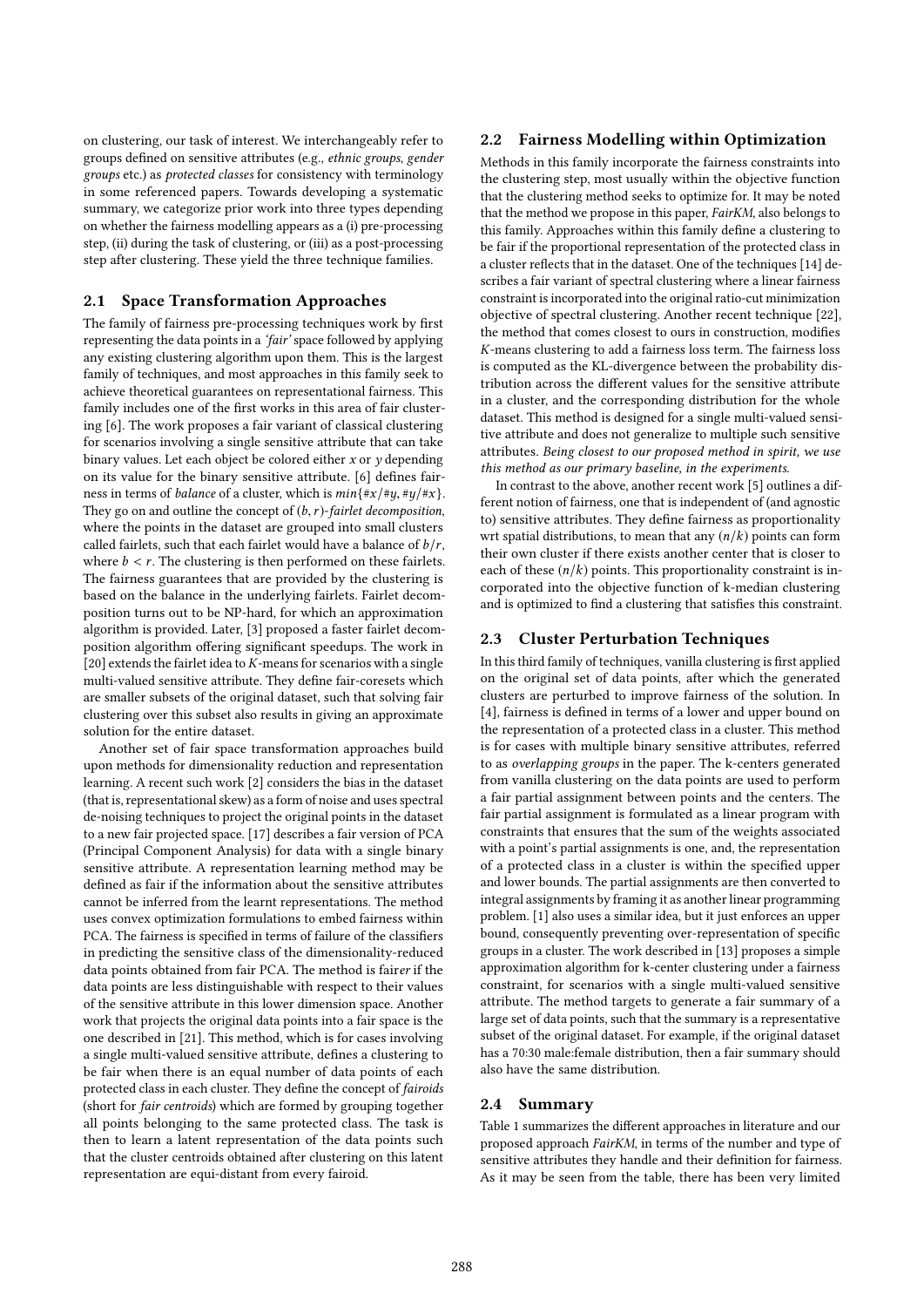| Paper                 | Number                     | <b>Type</b>   | <b>Fairness Definition</b>                                                                                                  |
|-----------------------|----------------------------|---------------|-----------------------------------------------------------------------------------------------------------------------------|
| $[6]$ , $[3]$ , $[2]$ | $\overline{\text{Single}}$ | Binary        | Preserve proportional representation of protected classes within clusters.                                                  |
| [20]                  | Single                     | Multi-valued  | Preserve proportional representation of protected classes within clusters.                                                  |
| $[17]$                | Single                     | Binary        | The accuracy of the classifier predicting the protected class of a data point should be within<br>a specified bound.        |
| $[21]$                | Single                     | Multi-valued  | Each cluster should have an equal number of data points from each protected class.                                          |
| [4]                   | Multiple                   | Binary        | The proportional representation of a protected class in a cluster should be within the specified<br>lower and upper bounds. |
| $[1]$                 | Single                     | Multi-valued  | The proportional representation of a protected class in a cluster should not go beyond a<br>specified upper bound.          |
| $[13]$                | Single                     | Multi-valued  | The clustering should produce pre-specified number of cluster centers belonging to each<br>specific protected class.        |
| [14], [22]            | Single                     | Multi-valued  | Preserve proportional representation of protected classes within clusters.                                                  |
| $[5]$                 |                            |               | There are no set of $(n/k)$ points such that there exists another center that is closer to each of<br>these $(n/k)$ points. |
| $[18]$                | Single                     | Multi-valued  | Each cluster should have atleast a pre-specified number of points of a protected class.                                     |
| <b>FairKM</b>         | Multiple                   | Multi-valued/ | Preserve proportional representation of protected classes within clusters.                                                  |
|                       |                            | Numeric       | as its representation in the whole dataset.                                                                                 |

Table 1: Fair Unsupervised ML Methods indicating the Number and Type of Sensitive Attributes they are designed for.

exploration into methods that admit multiple multi-valued (aka categorical or multi-state) sensitive attributes, the space that FairKM falls in. While multiple multi-valued attributes can be treated as together forming a giant multi-valued attribute taking values that are combinations of the component attributes, this results in a large number of very fine-grained groupings. These make it infeasible to both (i) impose fairness constraints over, and (ii) ensure parity in treatment of different sensitive attributes independent of the differences in the number of values they take. Considering the fact that real-life scenarios routinely present with multiple sensitive attributes, FairKM, we believe addresses an important line of inquiry in the backdrop of the literature. We will empirically evaluate *FairKM* against [22], the latter coming from the same technique family and having similar construction.

# 3 PROBLEM DEFINITION

Let  $X = \{..., X,...\}$  be a dataset of records defined over two sets of attributes  $N$  and  $S$ .  $N$  stands for the set of attributes that are relevant to the task of interest, and thus may be regarded non-sensitive. As examples, this may comprise experience and skills in the case of screening applicants for a job application, and attributes from medical wearables' data to inform decision making for pro-active screening.  $S$  stands for the set of sensitive attributes, which would typically include attributes such as those identifying gender, race, religion, relationship status in a citizen database and any other sensitive attribute over which fairness is to be ensured. In other scenarios such as NLP for education, representational fairness may be sought over attributes such as types of problems in a word problem database; this forms one of the scenarios in our empirical evaluation.

The (vanilla) clustering objective would be to group  $\chi$  into clusters such that it maximizes intra-cluster similarity and minimizes inter-cluster similarity, similarity gauged using the taskrelevant attributes in  $N$ . Within a fair clustering, we would additionally like the output clusters to be *fair* on attributes in  $S$ . A natural way to operationalize fairness within a clustering that covers all objects in  $X$  would be to ensure that the distribution of groups defined on sensitive attributes within each cluster approximates the distribution across the dataset; this correlates with the

well-explored notion of statistical parity [8] in fair supervised learning. For example, suppose the sex ratio in  $\chi$  is 1:1; we would ideally like each cluster in the clustering output to report a sex ratio of 1:1, or very close to it. In short, we would like a fair clustering to produce clusters, each of which are both:

- coherent when measured on the attributes in  $N$ , and
- approximate the dataset distribution when measured on the attributes in S.

It may be noted that simply hiding the  $S$  attributes from the clustering algorithm does not suffice. A gender blind clustering algorithm may still produce clusters that are highly genderhomogeneous, since some attributes in  $N$  could implicitly encode gender information. Indeed, we would like a fair clustering to surpass S-blind clustering by significant margins on fairness.

## 4 FAIRKM: OUR METHOD

We now describe our proposed technique for fair clustering, codenamed FairKM, short for Fair K-Means, indicating that it draws inspiration from the classical  $K$ -Means clustering algorithm [9, 16]. FairKM incorporates a novel fairness loss term that nudges the clustering towards fairness on attributes in  $S$ . The FairKM objective function is as follows:

$$
O = \n\sum_{C \in C} \sum_{X \in C} \text{dist}_{N}(X, C) \qquad + \lambda \qquad \text{deviation}_{S}(C, X)
$$
  
For *deviation* 
$$
S
$$
  
K-Means Term over attributes in *N*

(1)

As indicated, the objective function comprises two components; the first is the usual  $K$ -Means loss for the clustering  $C$ ,  $dist_N(X, C)$  computing the distance between X and prototype of cluster  $C$ , distance computed only over attributes in  $N$ . The second is a fairness loss term we introduce, which is computed over attributes in  $S$ .  $\lambda$  is a parameter that may be used to balance the relative strength of the two terms. As in  $K$ -Means, this loss is computed over a given clustering; the task is thus to identify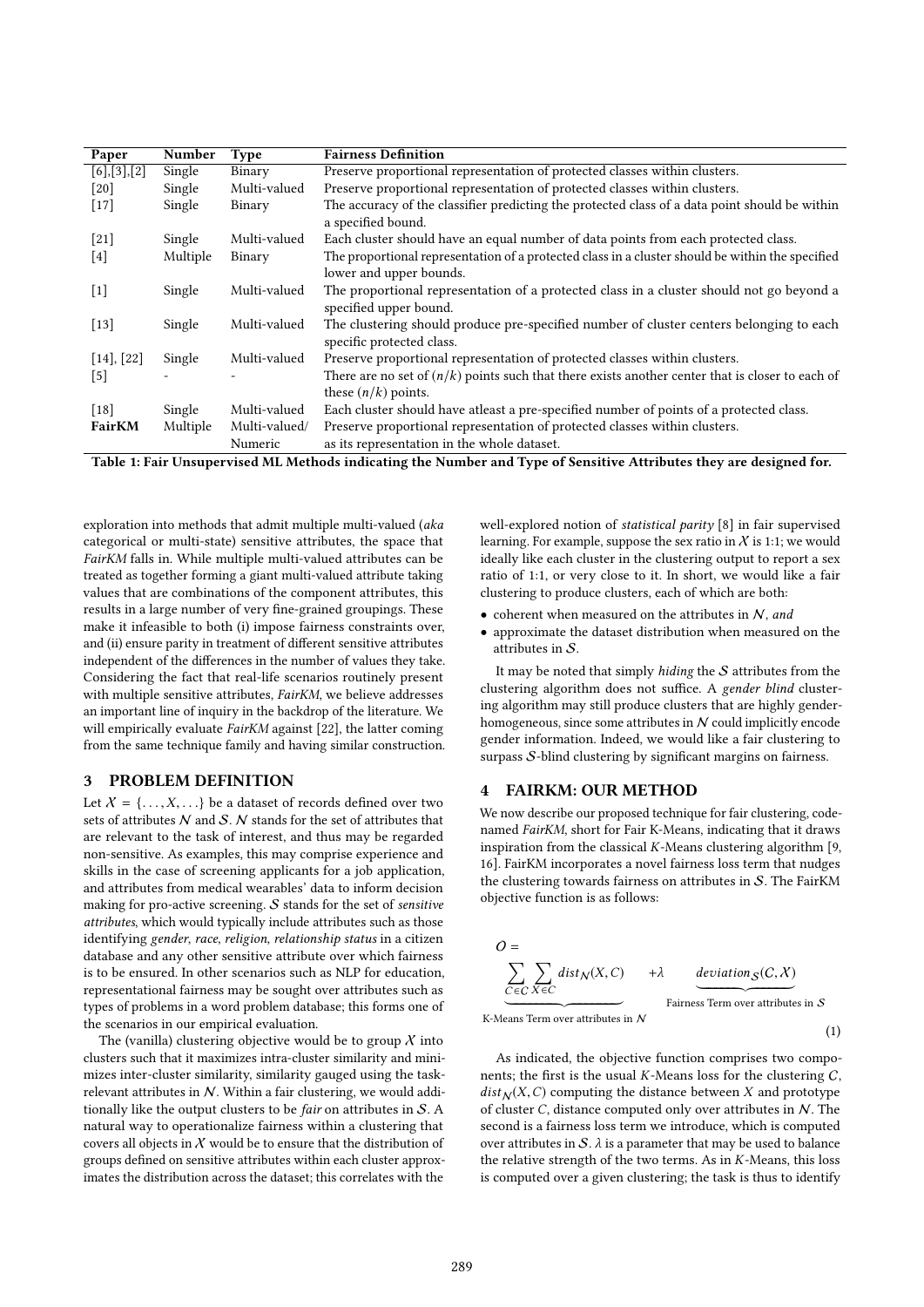a clustering that minimizes  $O$  as much as possible. We now describe the details of the second term, and the intuitions behind its construction.

#### 4.1 The Fairness Term in FairKM

While the K-Means term in the FairKM objective tries to ensure that the output clusters are coherent in the  $N$  attributes, the fairness term performs the complementary function of ensuring that the clusters manifest fair distributions of groups defined by sensitive attributes in  $S$ . We outline the motivation and construction of the fairness term herein.

Attribute-Specific Deviation for a Cluster: Consider a single sensitive attribute  $S$  (e.g., gender) among the set of sensitive attributes  $S$ . For each data object  $X$ ,  $S$  may take on one value from a set of permissible values. Let s be one such value (e.g., female, for the choice of  $S$  as gender). For an ideally fair cluster  $C$ , one would expect that the fractional representation of s in C - the fraction of objects in  $C$  that take the value  $s$  for  $S$  - to be close to the fractional representation of s in  $X$ . With our intent of generating clusters that are as fair as possible, we seek to generate clusterings such that the deviation between the fractional representations of s in C and  $X$  are minimized for each cluster C. For a given cluster C and a choice of value s for S, we model the deviation as simply the square of the absolute differences between the fractional representations in C and  $\chi$ :

$$
D_C^S(s) = \left(\frac{|\{X|X \in C \land X.S = s\}|}{|C|} - \frac{|\{X|X \in X \land X.S = s\}|}{|X|}\right)^2
$$
(2)

The deviation, when aggregated over all values of S, yields:

$$
D_C^S = \begin{cases} \sum_{s \in Values(S)} D_C^S(s) & |C| \neq 0\\ 0 & |C| = 0 \end{cases} \tag{3}
$$

The above aggregation accounts for the fact that  $D_C^S(s)$  is<br>defined when C is an empty cluster undefined when  $C$  is an empty cluster.

Domain Cardinality Normalization: Different sensitive attributes may have different numbers of permissible values (or domain cardinalities). For example, race and gender attributes typically take on much fewer values than country of origin. Those attributes with larger domains are likely to yield larger  $D_{C}^{S}$  scores<br>because (i) the deviations are barder to control within (small) because, (i) the deviations are harder to control within (small) clusters given the higher likely scatter, and (ii) there are larger numbers of  $D_C^S(s)$  terms that add up to  $D_C^S$ . In order to ensure<br>that attributes with larger domains do not dominate the fair. that attributes with larger domains do not dominate the fairness term, we normalize the deviation by the number of different values taken by an attribute, yielding  $ND_C^S$ , a normalized<br>attribute-specific deviation: attribute-specific deviation:

$$
ND_C^S = \frac{D_C^S}{|Values(S)|}
$$
\nThis is then summed up over all attributes in *S* to yield a

single term for each cluster:

$$
ND_C = \sum_{S \in \mathcal{S}} ND_C^S \tag{5}
$$

Cluster Weighting: Observe that  $ND_C$  deviation loss would tend towards <sup>0</sup>.<sup>0</sup> for very large clusters, since they are obviously likely to reflect dataset-level distributions better; further, an empty cluster would also have  $ND_{\mathcal{C}}^{S} = 0$  by definition. Considering the above a clustering loss term modelled as a simple sum ering the above, a clustering loss term modelled as a simple sum

over its clusters,  $(\sum_{C \in C} N D_C)$  or a cardinality weighted sum,<br> $(\sum_{C \in C} |C| \times N D_C)$  can both be driven towards 0.0 by keeping  $(\sum_{C \in \mathcal{C}} |C| \times ND_C)$ , can both be driven towards 0.0 by keeping<br>a lot of clusters empty, and distributing the dataset objects across a lot of clusters empty, and distributing the dataset objects across very few clusters; the boundary case would be a single non-empty cluster. Indeed, this propensity towards the boundary condition is kept in check by the K-Means term; however, we would like our fairness term to drive the search towards more reasonable fair clustering configurations in lieu of simply reflecting a propensity towards highly skewed clustering configurations.

Towards achieving this, we weight each cluster's deviation by the square of it's fractional cardinality of the dataset. This leads to an overall loss term as follows:

$$
\sum_{C \in C} \left( \frac{|C|}{|X|} \right)^2 \times ND_C \tag{6}
$$

The squared term in the weighting enlarges the  $ND_C$  terms of larger clusters much more than smaller ones, making it unprofitable to create large clusters; this compensates for the propensity towards skewed clusters as embodied in the loss construction. Overall Loss: The overall fairness loss term is thus:

deviation<sub>S</sub>(C, X) =  
\n
$$
\sum_{C \in C} \left( \frac{|C|}{|X|} \right)^2 \times \sum_{S \in S} \frac{\sum_{s \in Values(S)} (Fr_C^S(s) - Fr_X^S(s))^2}{|Values(S)|}
$$
 (7)

where  $Fr_C^S(s)$  and  $Fr_X^S(s)$  are shorthands for the fractional<br>presentation of  $S = s$  objects in C and X respectively. representation of  $S = s$  objects in C and X respectively.

#### 4.2 The Optimization Approach

Having defined the objective function, we now outline the optimization approach. It is easy to observe that there are three sets of parameters, the clustering assignments for each data object in  $X$ , the cluster prototypes that are used in the first term of the objective function, and the fractional representations, i.e.,  $Fr_C^S(s)$ s, used in the fairness term Unlike K-Means, given the more comused in the fairness term. Unlike K-Means, given the more complex construction, it is harder to form a closed-form solution for the cluster assignments. Thus, from a given estimate of all three sets of parameters, we step over each data object  $X \in \mathcal{X}$  in round-robin fashion, updating its cluster assignment, and making consequent changes in cluster prototypes and fractional representations. One set of round-robin updates forms an iteration, with multiple such iterations performed until convergence or until a maximum threshold of iterations is reached.

4.2.1 Cluster Assignment Updates. At  $\lambda = 0$ , FairKM defaults to K-Means where the cluster assignments are determined only by proximity to the cluster prototype (over attributes in  $N$ ). At higher values of  $\lambda$ , FairKM cluster assignments are increasingly swayed by considerations of representational fairness of  $S$  attributes within clusters.

It may be noted that the cluster assignments are used in both the terms of the FairKM objective, in different ways. This makes a closed form estimation of cluster assignments harder to arrive at. This leads us to a round-robin approach of determining cluster assignments. When each  $X$  is considered, the cluster prototypes as well as the current cluster assignments of all other objects, i.e.  $X - \{X\}$ , are kept unchanged. The cluster assignment for X is then estimated as:

$$
Cluster(X) = \underset{C}{\text{arg min}} \quad O_{C+(X \in C)}
$$
(8)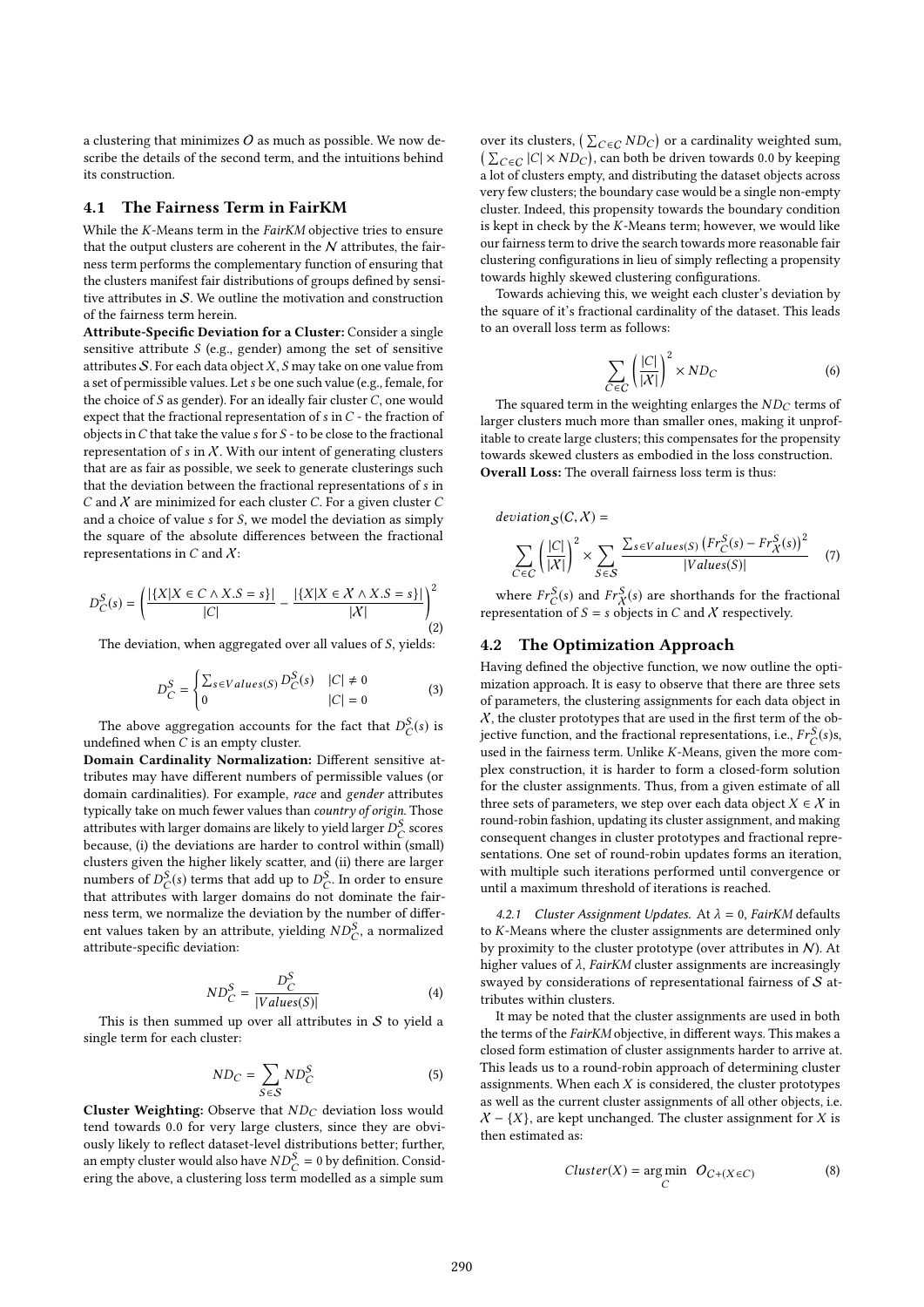For the candidate object  $X$ , we evaluate the value of the objective function by changing  $X$ 's cluster membership from the present one to each cluster,  $C + (X \in C)$  indicating a corresponding change in the clustering configuration retaining all other objects' present cluster assignments. X is then assigned to the cluster for which the minimum value of  $O$  is achieved. While this may look as a simple step, implementing it naively is computationally expensive. However, easy optimizations are possible when one observes the dynamics of the change and how it operates across the two terms. We now outline a simple way of affecting the cluster assignment decision. First, let  $X$ 's current cluster assignment be  $\overline{C}$ ; the cluster assignment step can be equivalently written as: equivalently written as:

$$
Cluster(X) = \underset{C}{\arg\min} \delta(O)_{X \in C' \to X \in C}
$$
 (9)

where  $\delta O$  indicates the change in  $O$  when the respective cluster assignment change is carried out. This can be expanded into the changes in the two terms in the objective function as follows:

$$
\delta(O)_{X \in C' \to X \in C} =
$$
  
\n
$$
\delta(K\text{-Means term})_{X \in C' \to X \in C} + \lambda \times \delta(\text{deviation term})_{X \in C' \to X \in C}
$$
  
\n(10)

We now detail the changes in the respective terms separately. Change in K-Means Term: We now outline the change in the K-Means term by moving X from  $C'$  to C. As may be obvious, this denends only on attributes in  $N$ . We model the cluster prototypes depends only on attributes in N. We model the cluster prototypes as simply the average of the objects within the cluster. The change in the  $K$ -Means term is the sum of (i) the change in the  $K$ -Means term corresponding to  $C'$  brought about by the exclusion of  $X$ <br>from it, and (ii) the change in the  $K$ -Maans term corresponding from it, and (ii) the change in the  $K$ -Means term corresponding to  $C$  brought about by the inclusion of  $X$  within it. We discuss them below.

Consider a single numeric attribute  $N \in \mathcal{N}$ , for simplicity. Through excluding  $X$  from  $C'$ , the  $N$  attribute value of the cluster<br>prototype of  $C'$  undergoes the following change: prototype of  $C'$  undergoes the following change:

$$
C'.N \to \left[ \left( C'.N - \frac{X.N}{|C'|} \right) \times \frac{|C'|}{|C'-1|} \right] \tag{11}
$$

where  $C'$  is overloaded to refer to the cluster and the cluster<br>ototype (to avoid clutter) all values referring to those prior prototype (to avoid clutter), all values referring to those prior to exclusion of X. The term after the  $\rightarrow$  stands for the N attribute value for the new cluster prototype. As indicated, it is computed by the removal of the contribution from  $X$  from the cluster prototype, followed by re-normalization, now that  $C'$  has<br>one fewer object within it. The change in the  $K$ -Means term for one fewer object within it. The change in the K-Means term for  $N$  corresponding to  $C'$  is then as follows:

$$
\delta_{X_{out}} K M(C', N) = \left( \sum_{X' \in C', X' \neq X} (X'.N - New(C'.N))^2 \right) - \left[ \left( \sum_{X' \in C', X' \neq X} (X'.N - C'.N)^2 \right) + (X.N - C'.N)^2 \right] \tag{12}
$$

where  $New(C'.N)$  is the new estimate of C'.N as outlined in 11 The first term corresponds to the K-Means loss in the Eq. 11. The first term corresponds to the  $K$ -Means loss in the new configuration (after exclusion of  $X$ ), whereas the sum of the second and third terms correspond to that prior to exclusion of X. Analogous to the above, the new centroid computation for C and the change in the K-Means terms are outlined below:

$$
C.N \to \left[ \left( C.N \times \frac{|C|}{|C+1|} \right) + \frac{X.N}{C+1} \right] \tag{13}
$$

$$
\delta_{X_{in}} K M(C, N) = \left[ \left( \sum_{X' \in C, X' \neq X} (X'.N - New(C.N))^2 \right) + \left( \sum_{X' \in C, X' \neq X} (X'.N - C.N)^2 \right) \right]
$$
\n
$$
(14)
$$

It may be noticed that the computation of the changes above only involve  $X$  and other objects in  $C$  and  $C'$ . In particular, the other clusters and their objects do not come into play. So far we other clusters and their objects do not come into play. So far, we have computed the changes for only one attribute N. The overall change in the K-Means term is simply the sum of these changes across all attributes in N.

 $\delta$ (K-Means term) $X \in C' \rightarrow X \in C$  =

$$
\sum_{N \in \mathcal{N}} \left( \delta_{X_{out}} KM(C', N) + \delta_{X_{in}} KM(C, N) \right) \tag{15}
$$

Change in Fairness Term: We now outline the construction of the change in the fairness term. As earlier, we start by considering a single cluster  $C^*$ , a single attribute  $S$ , and a single value s within<br>it. The formes term from Eq. 7 can be written as follows: it. The fairness term from Eq. 7 can be written as follows:

$$
dev(C^*, S = s) = \frac{C^{*^2} \times \left( \left( \frac{C_s^*}{C^*} \right)^2 + \left( \frac{X_s}{X} \right)^2 - 2 \frac{C_s^*}{C^*} \frac{X_s}{X} \right)}{X^2 \times |Values(S)|}
$$
(16)

where each set  $(C^*$  and  $\chi)$  is overloaded to represent both  $\text{elf and its cardinality (to avoid notation cluster) and their initial conditions.}$ itself and its cardinality (to avoid notation clutter), and their suffixed versions  $(C_s^*$  and  $X_s$ ) are used to refer to their subsets containing their objects which take the value  $S - s$ . The above containing their objects which take the value  $S = s$ . The above equation follows from the observation that  $Fr_{C^*}^S(s) = \frac{C_S^*}{C^*}$  and analogously for  $X$ . When an object changes clusters from  $C'$  to  $C$  there is a change in the terms associated with both clusters, as C, there is a change in the terms associated with both clusters, as in the previous case. The change in the origin cluster  $C'$  works out to be the follower. out to be the follows:

$$
\delta_{X_{out}} dev(C', S = s) = \frac{1}{\chi^2 \times |Values(S)|} \times \left[ \left( \frac{X_s}{\chi} \right)^2 (1 - 2C') + \mathbb{I}(X.S = s)(1 - 2C'_s) - 2\left( \frac{X_s}{\chi} \right) \left( \mathbb{I}(X.S = s)(1 - C') - C'_s \right) \right] \tag{17}
$$

where  $\mathbb{I}(\cdot)$  is an indicator function, and C' and  $C'_s$  denote the derivative before X is taken out of C'. We omit the derivacardinalities before  $X$  is taken out of  $C'$ . We omit the deriva-<br>tion for space constraints Intuitively to nudge clusters towards tion for space constraints. Intuitively, to nudge clusters towards fairness, we would like to incentivize removal of objects with  $S = s$  from C' when C' is overpopulated with such objects (i.e., C' is high). This is evident in the  $-(C' \times V(X_S - s))$  component: when  $C'_s$  is high, removal of an object with  $S = s$  entails a bigger<br>reduction in the objective. The analogous change in the target  $\int_{s}^{t}$  is high). This is evident in the −(C<sub>s</sub><sup>'</sup> × I(X.S = s)) component;<br>then C' is high removal of an object with S = s entails a higger reduction in the objective. The analogous change in the target cluster  $C$ , is as follows:

$$
\delta_{X_{in}}dev(C, S = s) = \frac{1}{\chi^2 \times |Values(S)|} \times \left[ \left( \frac{X_s}{\chi} \right)^2 (1 + 2C) +
$$

$$
\mathbb{I}(X.S = s)(1 + 2C_s) - 2\left( \frac{X_s}{\chi} \right) \left[ \mathbb{I}(X.S = s)(1 + C) + C_s \right] \right] \tag{18}
$$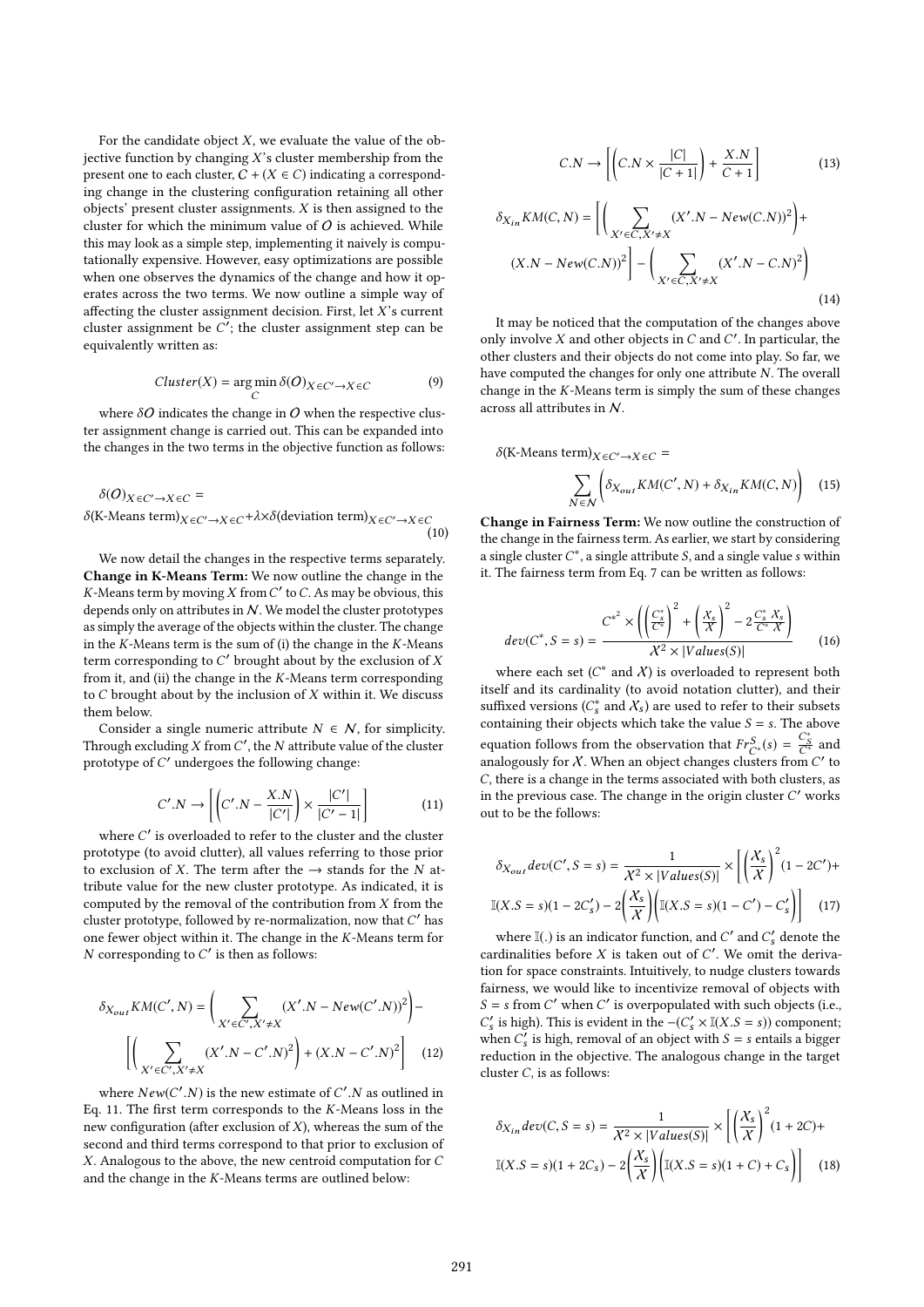where  $C$  and  $C_s$  denote the cardinalities before  $X$  is inserted into  $C$ . Given that we are inserting  $X$  into  $C$ , the fairness intuition suggests that we should disincentivize addition of objects with s when C already has too many of such objects. This is reflected in the  $(C_s \times \mathbb{I}(X.S = s))$  term; notice that this is exactly the same term as in the earlier case, but with a different sign.

Thus, the overall fairness term change is as follows:

 $\delta$ (deviation term) $_{X \in C' \rightarrow X \in C}$  =

$$
\sum_{S \in S} \sum_{s \in Values(S)} \left( \delta_{X_{out}} dev(C', S = s) + \delta_{X_{in}} dev(C, S = s) \right)
$$
\n(19)

This completes all the steps required for Eq. 9. Based on the change in the cluster assignment, the cluster prototypes and fractional representations are to be updated.

4.2.2 Cluster Prototype Updates. Once a new cluster has been finalized for  $X$ , the origin and target cluster prototypes are updated according to Eq. 12 and Eq. 14 respectively.

4.2.3 Fractional Representation Updates. The  $Fr_C^S(s)$ s and  $S(s)$ s and the lower distribution of the distribution  $Fr_C^S(s)$ s need to be updated to reflect the change in the cluster<br>assignment of X. These are straightforward and given as follows assignment of X. These are straightforward and given as follows:

$$
\forall S \forall s \in Values(S), Fr_{C'}^{S}(s) = \begin{cases} \frac{C'_{s}-1}{C'-1} & \text{if } X.S = s\\ \frac{C'_{s}}{C'-1} & \text{if } X.S \neq s \end{cases} \tag{20}
$$

$$
\forall S \forall s \in Values(S), Fr_C^S(s) = \begin{cases} \frac{C_s + 1}{C + 1} & \text{if } X.S = s\\ \frac{C_s}{C' + 1} & \text{if } X.S \neq s \end{cases} \tag{21}
$$

where the C, C', C<sub>s</sub> and C'<sub>s</sub> values above are cardinalities of<br>experience at prior to the undate to Y's cluster assignment the respective sets prior to the update to  $X$ 's cluster assignment.

## Alg. 1 FairKM

Input. Dataset  $X$ , attribute sets  $S$  and  $N$ , number of clusters  $k$ Hyper-parameters: Fairness Weighting λ

Output. Clustering C

1. Initialize k clusters randomly

2. Set cluster prototypes as Cluster Centroids

- 3. while(not yet converged and max. iterations not reached) 4.  $\forall X \in \mathcal{X}$ .
- 4.  $\forall X \in \mathcal{X},$ <br>5. Set

Set Cluster(X) using Eq. 9 (and Eq. 10 through Eq. 19)

```
6. Update cluster prototypes as outlined in Sec 4.2.2
```
7. Re-estimate the 
$$
Fr_C^S(s)
$$
 using Eq. 20 and Eq. 21 8. Return the current clustering assignments as  $C$ 

## 4.3 FairKM Algorithm

Having outlined the various steps, the FairKM algorithm can now be summarized in Algorithm 1. The method starts with a random initialization of clusterings (Step 1) and proceeds iteratively. Within each iteration, each object is considered in round-robin fashion, executing three steps in sequence: (i) updating the cluster assignment of  $X$  (Step 5), (ii) updating the cluster prototypes to reflect the change in cluster assignment of  $X$  (Step 6), and (iii) updating the fractional representations correspondingly (Step 7). The significant difference in construction from K-Means is due to the inter-dependency in cluster assignments; the cluster assignment for  $X$  depends on the current cluster assignments for all other objects  $X - \{X\}$ , due to the construction of the *FairKM* 

objective as reflected in the update steps. The updates proceed as long as the clustering assignments have not converged or a pre-specified maximum number of iterations have not reached.

4.3.1 Complexity: The time complexity of FairKM is dominated by the cluster assignment updates. Within each iteration, for each  $X$  ( $|X|$  of them) and each cluster it could be re-assigned to  $(k$  of them), the deviation needs to be computed for both the (i) K-Means term, and the (ii) fairness term. First, considering the K-Means term, it may be noted that each other object in  $X$ would come into play once, either as a member of  $X$ 's current cluster (in Eq. 12) or as a member of a potential cluster to which  $X$  may be assigned (in Eq. 14). This yields an overall complexity of each K-Means deviation computation being in  $O(|X||N|)$ . Second, considering the fairness deviation computation, it may be seen as a simple computation (Eq. 17 and 18) that can be completed in constant time. This computation needs to be performed for each attribute in  $S$  and each value of the attribute (consider m as the maximum number of values across attributes in  $S$ ), yielding a total complexity of  $O(|S|m)$  for each fairness update computation. With the updates needing to be computed for each new candidate cluster, the overall complexity of Step 5 would be  $O(|X||N|k + |S|mk)$ . Step 6 is in  $O(|X||N|)$  whereas Step 7 is simply in  $O(|S|m)$ . With the above steps having to be performed for each  $X$  and for each iteration, the overall  $FairKM$  complexity works out to be in  $O(|X|^2|N|kl + |X||S|ml)$  where l is the number of iterations. While the quadratic dependency on the number of iterations. While the quadratic dependency on the dataset size makes FairKM much slower than simple K-Means (which is linear on dataset size), FairKM compares very favorably against other fair clustering methods (e.g., exact fairlet decomposition [6] is NP-hard, and even the proposed approximation is super-quadratic) which are computationally intensive.

## 4.4 FairKM Extensions

We outline two extensions to the basic FairKM outlined earlier which was intended towards handling numeric non-sensitive attributes and multi-valued sensitive attributes.

4.4.1 Extension to Numeric Sensitive Attributes. FairKM is easily adaptable to numeric sensitive attributes (e.g., age for cases where that is appropriate). If all attributes in  $S$  are numeric, the fairness loss term in Eq. 7 would be written out as:

deviation<sub>S</sub>(C, X) = 
$$
\sum_{C \in C} \left( \frac{|C|}{|X|} \right)^2 \times \sum_{S \in S} (C.S - X.S)^2
$$
 (22)

where  $C.S$  and  $X.S$  indicate the average value of the numeric attribute S across objects in C and  $X$  respectively. When there are a mix of multi-valued and numeric attributes, the inner term would take the form of Eq. 7 and Eq. 22 for multi-valued and numeric attributes respectively. These entail corresponding changes to the update equations which we do not describe here for brevity.

4.4.2 Extension to allow Sensitive Attribute Weighting. In certain scenarios, some sensitive attributes may need to be considered more important than others. This may be due to historical reasons based on a legacy of documented high discrimination on certain attributes, or due to visibility reasons where discrimination on certain attributes (e.g., gender, race and sexual orientation) being more visible than others (e.g., country of origin). The FairKM framework could easily be extended to allow for differential attribute-specific weighting by changing the deviation term to be as follows: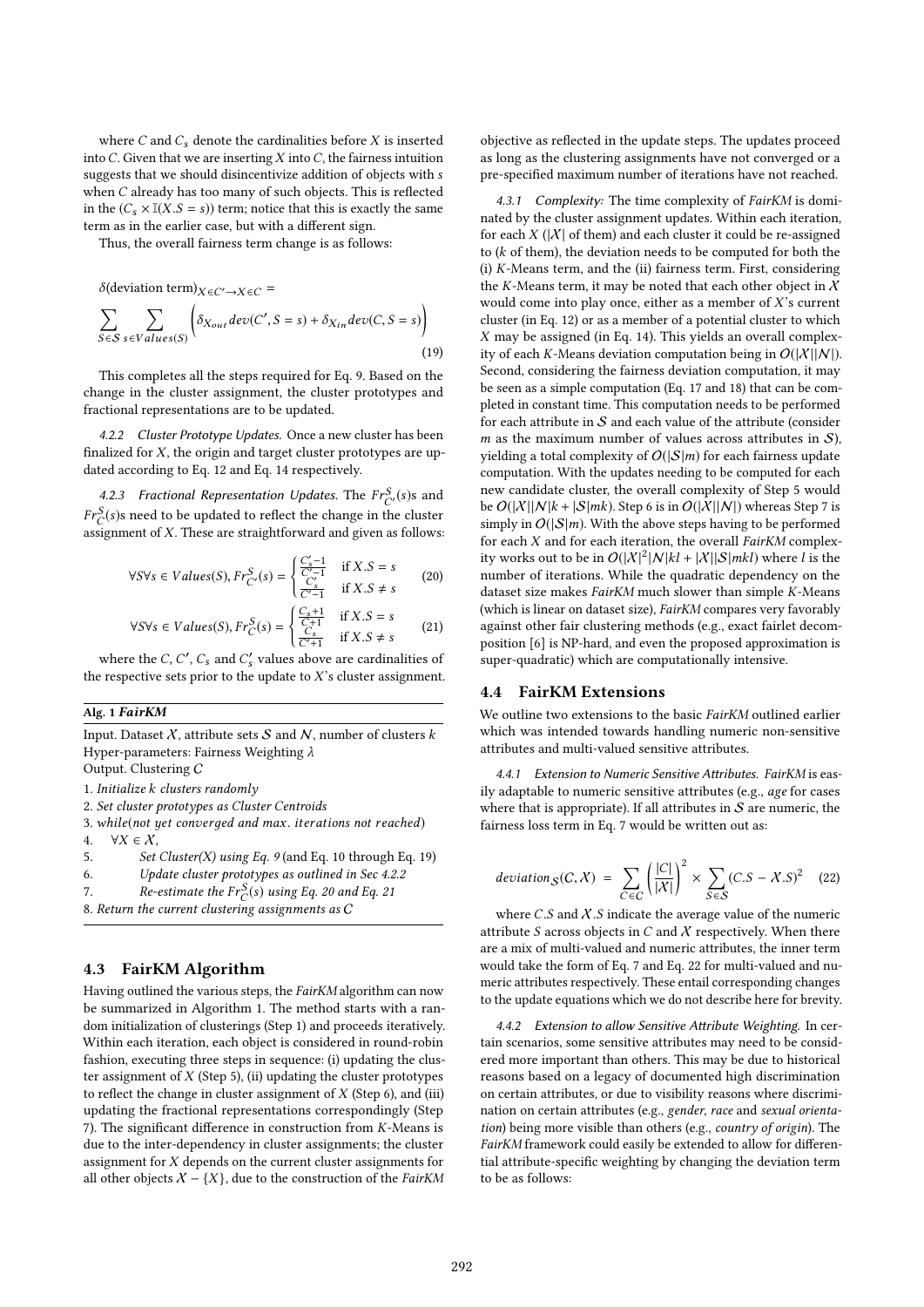deviation<sub>S</sub>(C, X) =  
\n
$$
\sum_{C \in C} \left( \frac{|C|}{|X|} \right)^2 \times \sum_{S \in S} w_S \times \frac{\sum_{s \in Values(S)} (Fr_C^S(s) - Fr_X^S(s))^2}{|Values(S)|}
$$
\n(23)

Attributes that are more important for fairness considerations can then be assigned a higher weight, i.e.  $w_S$ , which would lead to their loss being amplified, thus incentivizing FairKM to focus more on them for fairness, consequently leading to a higher representational fairness over them, within the clusters in the output. The  $w_S$  terms would then also affect the update equations.

#### 5 EXPERIMENTAL STUDY

We now detail our experimental study to gauge and quantify the effectiveness of FairKM in delivering good quality and fair clusterings against state-of-the-art baselines. We first outline the datasets in our experimental setup, followed by a description of the evaluation measures and baselines. This is then followed by our results and an analysis of the results.

#### 5.1 Datasets

We use two real-world datasets in our empirical study. The datasets are chosen to cover very different domains, attributes and dataset sizes, to draw generalizable insights from the study. First, we use the popular *Adult* dataset from UCI repository [7]; this dataset is sometimes referenced as the Census Income dataset and contains information from the 1994 US Census. The dataset has 32561 instances, each instance represented using 13 attributes. Among the 13 attributes, 5 are chosen to form the set of sensitive attributes, <sup>S</sup>. These are {marital status, relationship status, race, gender, native country}. The number of values taken by each of the sensitive attributes are shown in Table 3. The set of non-sensitive attributes, N, pertain to age, work class (2 attributes), education (2 attributes), occupation, fiscal information (2 attributes) and number of working hours. The dataset has been widely used for predicting income as belonging to one of  $> 50k$ \$ or  $\epsilon$  = 50 $k$ \$. We first undersample the dataset to ensure parity across this income class attribute that we do not use in the clustering process. The total number of instances after undersampling is 15682. Second, we use a dataset<sup>2</sup> of 161 word problems from the domain of kinematics. Kinematics is the study of motion without considering the cause of motion. The problems in this dataset is categorized into various types as indicated in Table 2. The complexity of a word problem typically depends on the type. For example, Type 1 problems are easier to solve (in terms of the equations required) compared to Type 5 problems. Table 4 shows the number of problems of each of the above types in the dataset. Given such a dataset of word problems from kinematics domain, we are interested in the task of clustering the word problems such that the proportional representation of problems of a particular type in a cluster reflects its representation in the entire dataset. In the application scenario of automatic construction of multiple questionnaires (one from each cluster) from a question bank, the fair clustering task corresponds to ensuring that each questionnaire contains a reasonable mix of problem types. This ensures that there is minimal asymmetry between the different questionnaires generated by a clustering, in terms of overall hardness. For the fair clustering formulation, thus, the problem types

form the set of 5 sensitive binary attributes, S. The lexical representation of each word problem, as a 100 dimensional vector using Doc2Vec models [15], forms the set of numeric attributes in  $N$ . Given our fairness consideration, we consider achieving a fair proportion of word problem types within each cluster that reflects their proportion across the dataset.

It may be noted that the Adult and Kinematics datasets come from different domains (Census and Word Problems/NLP respectively), have different sizes of non-sensitive attribute sets (8 and 100 attributes in  $N$  respectively), different kinds of sensitive attribute sets (multi-valued and binary respectively) and have widely varying sizes (15k and <sup>161</sup> respectively). An empirical evaluation over such widely varying datasets, we expect, would inspire confidence in the generalizability of empirical results.

# 5.2 Evaluation

Having defined the task of fair clustering in Section 3, it follows that a fair clustering algorithm would be expected to perform well on two sets of evaluation metrics, those that relate to clustering quality over N and those that relate to fairness over S. We now outline such evaluation measures below, in separate subsections.

5.2.1 Clustering Quality. These measure how well the clustering fares in generating clusters that are coherent on attributes in  $N$ , and do not depend on attributes in  $S$ . These could include:

- Silhouette Score (SH): Silhouette [19] measures the separatedness of clusters, and quantifies a clustering with a score in [−1, <sup>+</sup>1], higher values indicating well-separated clusters.
- Clustering Objective (CO): Clustering objective functions such as those employed by K-Means [16] measure how much observations deviate from the centroids of the clusters they are assigned to, where lower values indicate coherent clusters. In particular, the K-Means objective function is:

$$
\sum_{C \in C} \sum_{X \in C} dist_N(X, C)
$$
 (24)

where  $C$  stands for both a cluster in the clustering  $C$  as well as the prototype object for the cluster, and  $dist_N(.,.)$  is the distance measure computed over attributes in N.

- Deviation from S-blind Clusterings: S-blind clusterings may be thought of achieving the best possible clusters for the task when no fairness considerations are imposed. Thus, among two clusterings of similar fairness, that with lower deviation from S-blind clusterings may be considered desirable. A fair clustering can be compared with a  $S$ -blind clustering using the following two measures:
	- Centroid-based Deviation (DevC): Consider each clustering to be represented as a set of cluster centroids, one for each cluster within the clustering. The sum of pair-wise dotproducts between centroid pairs, each pair constructed using one centroid from the fair clustering and one from the Sblind clustering, would be a measure of deviation between the clusterings. Such measures have been used in generating disparate clusterings [11].
	- Object pair-wise Deviation (DevO): Consider each pair of objects from  $X$ , and one clustering (either of  $S$ -blind and fair); the objects may belong to either the same cluster or to *different* clusters. The fraction of object pairs from  $X$ where the same/different verdicts from the two clusterings disagree provide an intuitive measure of deviation between clusterings.

<sup>2</sup>https://github.com/savithaabraham/Datasets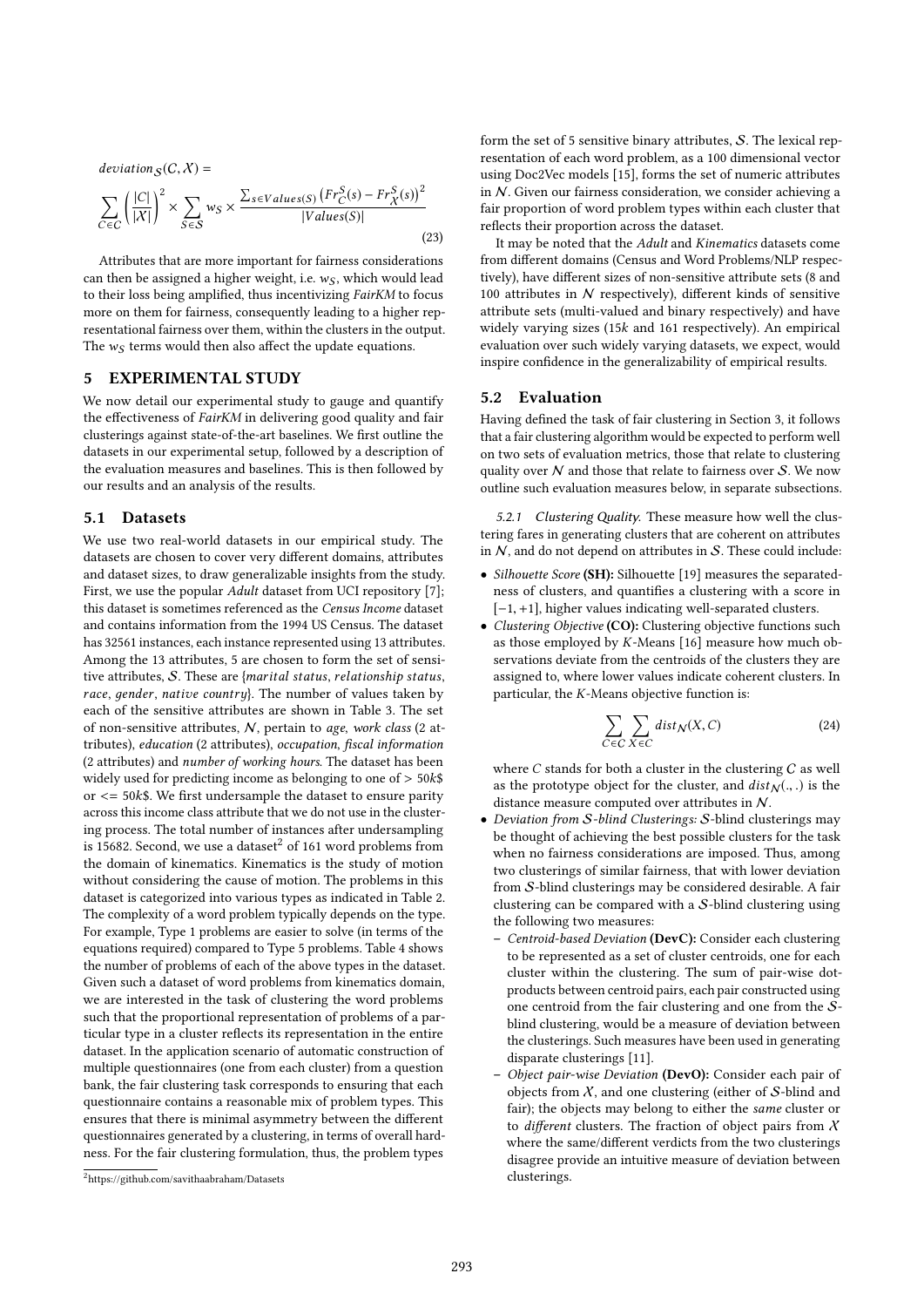| Type                                        | Description                                                          |  |  |  |
|---------------------------------------------|----------------------------------------------------------------------|--|--|--|
| 1:Horizontal Motion                         | The object involved is in a horizontal straight line motion.         |  |  |  |
| 2: Vertical motion with an initial velocity | The object is thrown straight up or down with a velocity.            |  |  |  |
| 3:Free fall                                 | The object is in a free fall.                                        |  |  |  |
| 4: Horizontally projected                   | The object is projected horizontally from a height.                  |  |  |  |
| 5:Two-dimensional                           | The body is projected with a velocity at an angle to the horizontal. |  |  |  |
| $T = 110T$                                  |                                                                      |  |  |  |

Table 2: Kinematics Word Problem Types

| <b>Attribute</b>    | No. of values |
|---------------------|---------------|
| Marital status      |               |
| Relationship status | 6             |
| Race                | 5             |
| Gender              | 2             |
| Native country      | 41            |

Table 3: Adult Dataset: Number of possible values for each sensitive attribute

| <b>Type</b>                                  | Count |
|----------------------------------------------|-------|
| 1 - Horizontal motion                        | 60    |
| 2 - Vertical motion with an initial velocity | 36    |
| 3 - Free fall                                | 15    |
| 4 - Horizontally projected                   | 31    |
| 5 - Two-dimensional                          | 19    |

Table 4: Kinematics Dataset: #Problems of each Type

5.2.2 Fairness. These measure the fairness of the clustering output from the (fair) clustering algorithm. Analogous to clustering quality measures that depend only on  $N$ , the fairness measures we outline below depend only on  $S$  and are independent of  $N$ . As outlined earlier, we quantify unfairness as the extent of deviation between representations of groups defined using attributes in  $S$  in the dataset and each cluster in the clustering output. Consider a multi-valued attribute  $S \in \mathcal{S}$ , which can take on t values. The normalized distribution of presence of each of the  $t$  values in  $X$  yields a t-length probability distribution vector  $X<sub>S</sub>$ . A similar probability distribution can then be computed for each cluster C in the clustering C, denoted  $C_S$ . Different ways of measuring the cluster-specific deviations  $\{\ldots, dev(C_S, X_S), \ldots\}$ and aggregating them to a single number yield different quantifications of fairness, as below:

• Average Euclidean (AE): This measures the average of clusterlevel deviations, deviations quantified using euclidean distance between representation vectors (i.e.,  $X_S$  and  $C_S$ s). Since clusters may not always be of uniform sizes, we use a clustercardinality weighted average.

$$
AE_S = \frac{\sum_{C \in C} |C| \times ED(C_S, X_S)}{\sum_{C \in C} |C|}
$$
 (25)

where  $ED(.,.)$  denotes the euclidean distance.<br>Average Wasserstein (AW): In this measure

- Average Wasserstein (AW): In this measure, the deviation is computed using Wasserstein distance in lieu of Euclidean, as used in [21], with other aspects remaining the same as above.
- Max Euclidean (ME): Often, just optimizing for average fairness across clusters is not enough since there could be a very skewed (small) cluster, whose effect may be obscured by other

clusters. It is often the case that one or few clusters get picked from a clustering to be actioned upon. Thus, the maximum skew is of interest as an indicative upper bound on the unfairness the clustering could cause if  $any$  one of its clusters is chosen for further action.

• Max Wasserstein (MW): This uses Wasserstein instead of Euclidean, using the same formulation as Max Euclidean.

When there are multiple attributes in  $S$ , as is often the case, the average of the above measures across attributes in  $S$  provides aggregate quantifications. As may be evident, the above constructions work only for categorical attributes; however, a similar set of measures can be readily devised for numeric attributes in S. With our datasets containing only categorical attributes among S, we do not outline the corresponding metrics for numeric attributes, though they follow naturally. We are unable to apply some popular fairness evaluation metrics such as balance [6] due to them being devised for binary attributes.

## 5.3 Baselines

We compare our approach against two baselines. The first is that of  $S$ -blind K-Means clustering, that performs K-Means clustering on data using the attributes in  $N$  alone. This baseline is code-named  $K$ -Means  $(N)$ . K-Means  $(N)$  will produce the most coherent clusters on  $N$  as its objective function just focuses on maximizing intra-cluster similarity and minimizing inter-cluster similarity over  $N$ , unlike  $FairKM$  that has an additional fairness constraint which may result in compromising the coherence goal. Comparing the two enables us to evaluate the extent to which cluster coherence is traded off by FairKM in generating fairer clusters. The second baseline is the approach described in [22] which is a fair version of K-Means clustering for scenarios involving a single multi-valued sensitive attribute. We will refer to this baseline as ZGYA from here, based on the names of the authors. Since it is designed for a single multi-valued sensitive attribute and cannot handle multiple sensitive attributes within its formulation, we invoke ZGYA multiple times, separately for each attribute in S. Each invocation is code-named  $ZGYA(S)$ where  $S$  is the sensitive attribute used in the invocation. We also report results for similar runs of FairKM, where we consider just one of the attributes in  $S$  as sensitive at a time. The comparative evaluation between FairKM and ZGYA enables studying the effectiveness of FairKM formulation over that of ZGYA in their relative effectiveness of trading off coherence for fairness.

#### 5.4 Setting  $\lambda$  in FairKM

From Eq. 1, it may be seen that the  $K$ -Means term has a contribution from each object in  $X$ , whereas the fairness term (Eq. 7) aggregates cluster level contributions. This brings a disparity in that the former has  $|X|/k$  times as many terms as the latter. Further, it may be noted that the fairness term aggregates deviations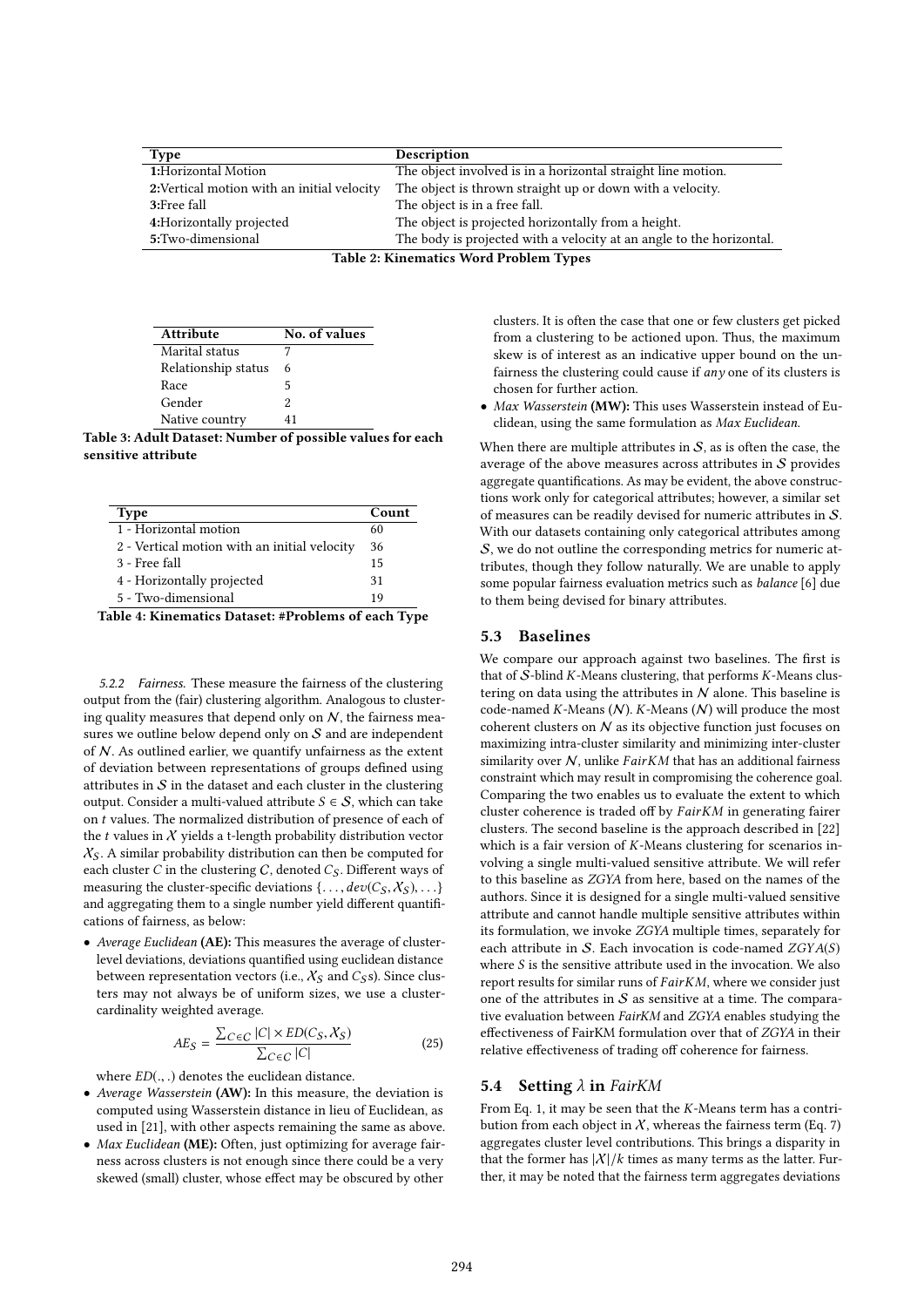between cluster level fractional representations and dataset level fractional representation. The fractional representation being an average across objects in the cluster, each object can only influence  $1/|C|$  of it, where  $|C|$  is the cluster cardinality. On an average, across clusters,  $|C| = |X|/k$ . Thus, the fairness term has  $|X|/k$  fewer terms, each of whom can be influenced by an object to a fraction of  $1/(|\mathcal{X}|/k)$ . To ensure that the terms are of reasonably similar sizes, so the clustering quality and fairness concerns be given similar weighting, the above observations suggest that  $\lambda$ be set to  $\left(\frac{|X|}{k}\right)$  $\frac{X|}{k}$ <sup>2</sup>. From our empirical observations, we have seen that the FairKM behavior varies smoothly around this setting. Based on the above heuristic, we set  $\lambda$  to  $10^6$  for the Adult dataset,<br>and  $10^3$  for the Kinematics dataset, given their respective sizes and  $10^3$  for the Kinematics dataset, given their respective sizes. We will empirically analyze sensitivity to  $\lambda$  in Section 5.7. We set max iterations to 30 in FairKM instantiations.

## 5.5 Clustering Quality and Fairness

5.5.1 Evaluation Setup. In each of our datasets, there are five sensitive (i.e., S) attributes. FairKM can be instantiated with all of them at once, and we do so with appropriate values of  $\lambda$  (10<sup>6</sup>) or 10<sup>3</sup>, as mentioned in Section 5.4). We perform 100 such instantiations, each with a different random seed, and measure the clustering quality and fairness evaluation measures (fairness measures computed separately for each attribute in  $S$  as well as the average across all attributes in  $S$ ) outlined in Section 5.2. We take the mean values across the 100 instantiations to arrive at a single robust value for each evaluation measure for FairKM. An analogous setting is used for our first baseline, the S-blind K-Means (denoted K-Means  $(N)$ ), as well. Our second baseline, ZGYA, unlike FairKM, needs to be instantiated with one  $S$  attribute at a time. Given this setting, we adopt different mechanisms to compare FairKM against ZGYA across clustering quality and fairness evaluation measures. First, for clustering quality, we instantiate ZGYA separately with each attribute in S and compute an average value for each evaluation measure across random initializations as described previously. This yields one value for each evaluation measure for each attribute in S, which we take an average of, and report as the *clustering quality* of Avg. ZGYA. Second, for fairness, we adopt a synthetic favorable setting for ZGYA to test FairKM against. For each attribute  $S \in \mathcal{S}$ , we consider the fairness metrics (AE, AW, ME, MW) obtained by the instantiation of ZGYA over only that attribute (averaged across random initializations, as earlier). This is compared to the fairness metrics obtained for S by the FairKM instantiation that considers *all* attributes in S. In other words, for each  $S \in S$ , we benchmark the single cross- $S$  instantiation of  $FairKM$  against separate S-targeted instantiations of ZGYA. We also report the average across these separate comparisons across attributes in <sup>S</sup>. For K-Means style clustering formulations, the number of clusters  $k$ , is an important parameter. We experiment with two values for  $k$ , viz., 5 and 15, for the Adult dataset, whereas we use  $k = 5$  for the Kinematics dataset, given its much smaller size.

5.5.2 Clustering Quality. The clustering quality results appear in Table 5 (Adult dataset) and Table 7 (Kinematics dataset), with the direction against each evaluation measure indicating whether lower or higher values are more desirable. For clustering quality metrics that depend only on attributes in  $N$ , we use  $K$ -Means  $(N)$  as a reference point since that is expected to perform well, given that it does not need to heed to  $S$  and is not held accountable for fairness. Thus, FairKM is not expected to beat K-Means  $(N)$ ; the lesser the degradation from K-Means  $(N)$  on

various clustering quality metrics, the better it may be regarded to be. We compare FairKM and Avg. ZGYA across the results tables, highlighting the better performer on each evaluation measure by boldfacing the appropriate value. On the Adult dataset (Table 5), it may be seen that FairKM performs better than Avg. ZGYA on seven out of eight combinations, with it being competitive with the latter on the eighth. FairKM is seen to score significantly better than Avg. ZGYA on clustering objective (CO) and silhoutte score (SH), with the gains on the deviation metrics (DevC and DevO) being more modest. It may be noted that CO and SH may be regarded as more reliable measures, since they evaluate the clustering directly. In contrast, DevO and DevC evaluate the deviation against reference  $K$ -Means  $(N)$  clusterings; these deviation measures penalize deviations even if those be towards other good quality clusterings that may exist in the dataset. The trends from the Adult dataset hold good for the Kinematics dataset as well (see Table 7), confirming that the trends generalize well across datasets of widely varying character. Overall, our results indicate that FairKM is able to generate much better quality clusterings than Avg. ZGYA, when gauged on attributes in  $N$ .

5.5.3 Fairness. The fairness evaluation measures for the Adult and Kinematics datasets appear in Tables 6 and 8 respectively; it may be noted that lower values are desirable on all evaluation measures, given that they all measure deviations. In these results, which include a synthetically favorable setting for ZGYA(as noted earlier), the top block indicates the average results across all attributes in  $S$ , with the following result blocks detailing the results for the specific parameters in  $S$ . The overarching summary of this evaluation suggests, as indicated in the top-blocks across the two tables, that FairKM surpasses the baselines with significant margins. The % impr column indicates the gain achieved by FairKM over the next best competitor. The percentage improvements recorded are around  $35 + \%$  on an average for the Adult dataset, whereas the corresponding figure is higher, at around  $60 + %$  for the Kinematics dataset. We wish to specifically make a few observations from the results. First, the closest competitor to FairKM is ZGYA on the Kinematics dataset, whereas K-Means (N) curiously outperforms ZGYA quite consistently on the Adult dataset. This indicates that ZGYA is likely more suited to settings where the number of values taken by the sensitive attribute is less. In our case, the Kinematics dataset has all binary attributes in  $S$ , whereas Adult dataset has sensitive attributes that take as many as 41 different values. Second, while FairKM is designed to accommodate  $S$  attributes that take many different values, the fairness deviations appear to degrade, albeit at a much lower pace than ZGYA, as attributes take on very many values. This is indicated by the lower performance (with small margins) on the native country (41 values) attribute at  $k = 5$  in Table 6. However, promisingly, it is able to utilize the additional flexibility that is provided by larger ks to ensure higher rates of fairness on them. As may be seen, FairKM recovers well to perform significantly better on *native country* at  $k = 15$ . This indicates that *FairKM* will benefit from a higher flexibility in cluster assignment (with higher  $k$ ) when there are a number of (high cardinality) attributes to ensure fairness over. Third, the FairKM formulation targets to minimize overall fairness and does not specifically nudge it towards ensuring good performance on the max measures (ME and MW) that quantify the worst deviation across clusters. Thus, it's design allows to choose higher fairness in multiple clusters even at the expense of disadvantaging fairness in one or few clusters, which is indeed undesirable. The performance on ME and MW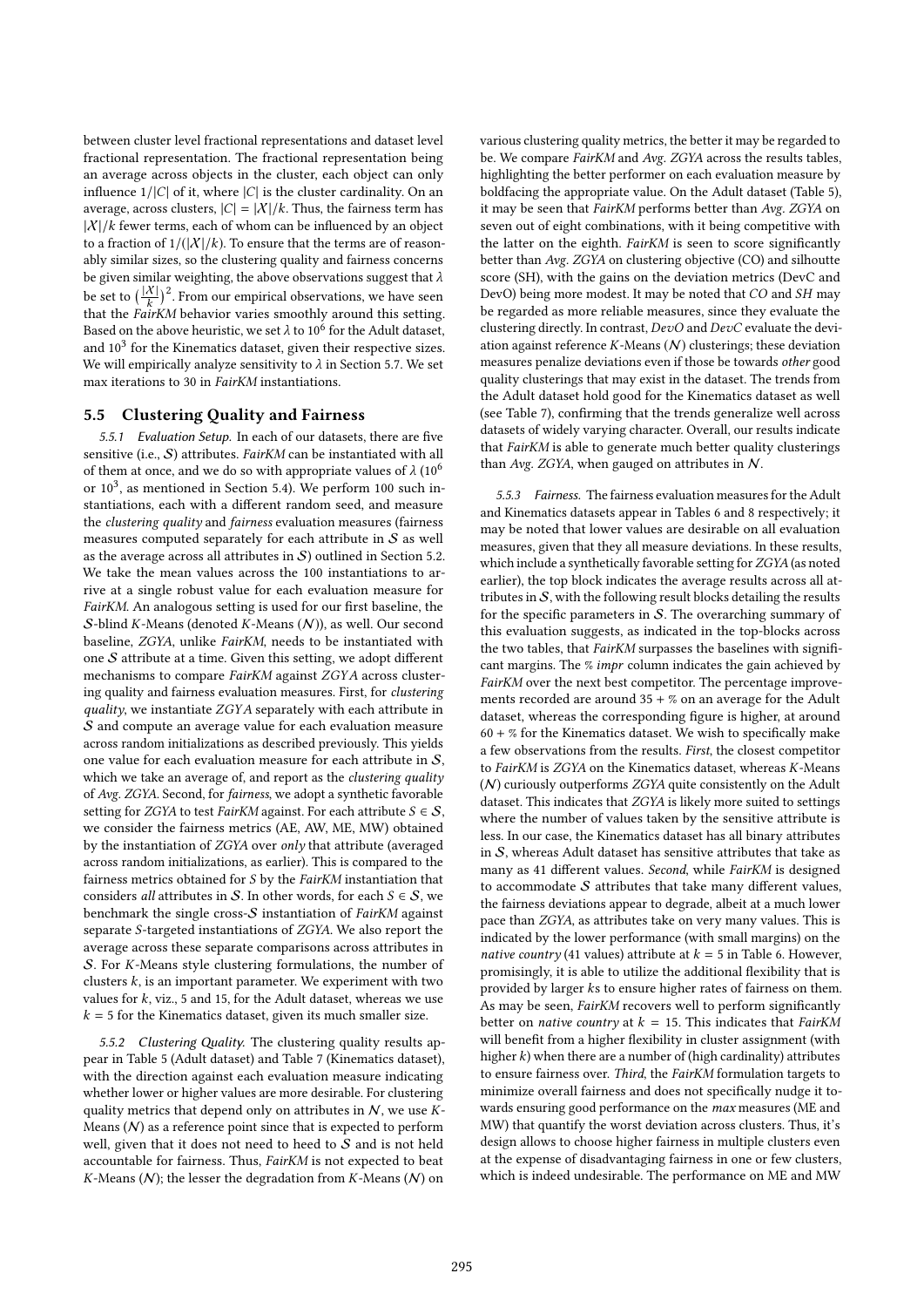| Evaluation           | $k=5$            |            |           | $k=15$           |           |           |
|----------------------|------------------|------------|-----------|------------------|-----------|-----------|
| Measure              | $K$ -Means $(N)$ | Avg. ZGYA  | FairKM    | $K$ -Means $(N)$ | Avg. ZGYA | FairKM    |
| CO .l                | 1120.9112        | 10791.8311 | 1345.1688 | 837.9785         | 4095.8366 | 1235.2859 |
| $SH \uparrow$        | 0.7212           | 0.0557     | 0.3918    | 0.6076           | 0.0573    | 0.3747    |
| $DevC$ $\downarrow$  | 0.0              | 8.4597     | 8.4707    | 0.0              | 39.3615   | 13.1244   |
| DevO <sub>.</sub> l. | 0.0              | 0.0306     | 0.0233    | 0.0              | 0.0360    | 0.0256    |

Table 5: Clustering quality on Adult Dataset - FairKM vs. Average across  $\{ZGYA(S)|S \in S\}$ , shown with K-Means(N).

| $\overline{s}$    | Evaluation |                  |         | $k=5$  |                                                  |                  |         | $k=15$ |            |
|-------------------|------------|------------------|---------|--------|--------------------------------------------------|------------------|---------|--------|------------|
| Attribute         | Measure    | $K$ -Means $(N)$ | ZGXA(S) | FairKM | FairKM                                           | $K$ -Means $(N)$ | ZGXA(S) | FairKM | FairKM     |
|                   |            |                  |         |        | $Impr(\%)$                                       |                  |         |        | $Impr(\%)$ |
| Mean              | AE         | 0.0459           | 0.1201  | 0.0278 | 39.5357                                          | 0.0537           | 0.1289  | 0.0295 | 45.0796    |
| across S          | AW         | 0.0161           | 0.0370  | 0.0087 | 45.7857                                          | 0.0194           | 0.0398  | 0.0094 | 51.7043    |
| <b>Attributes</b> | <b>ME</b>  | 0.2063           | 0.8729  | 0.1457 | 29.4002                                          | 0.2475           | 0.7810  | 0.1542 | 37.6985    |
|                   | <b>MW</b>  | 0.0740           | 0.1235  | 0.0502 | 32.0985                                          | 0.0753           | 0.1262  | 0.0542 | 28.0040    |
|                   |            |                  |         |        | Results for Each Sensitive Attribute in S below. |                  |         |        |            |
| Marital Status    | AE         | 0.0792           | 0.0886  | 0.0539 | 31.9408                                          | 0.0853           | 0.1318  | 0.0558 | 34.5263    |
|                   | AW         | 0.0182           | 0.0159  | 0.0132 | 16.5650                                          | 0.0191           | 0.0258  | 0.0136 | 28.4239    |
|                   | <b>ME</b>  | 0.3055           | 0.7356  | 0.2578 | 15.6087                                          | 0.3572           | 0.6365  | 0.2607 | 27.0042    |
|                   | <b>MW</b>  | 0.0573           | 0.0890  | 0.0592 | $-3.3881$                                        | 0.0566           | 0.0952  | 0.0604 | $-6.6317$  |
| Rel. Status       | AE         | 0.0711           | 0.1743  | 0.0486 | 31.5656                                          | 0.0808           | 0.1903  | 0.0500 | 38.1517    |
|                   | AW         | 0.0197           | 0.0371  | 0.0146 | 25.8744                                          | 0.0219           | 0.0429  | 0.0150 | 31.3346    |
|                   | $\rm ME$   | 0.3331           | 0.7796  | 0.2717 | 18.4487                                          | 0.3823           | 0.7804  | 0.2777 | 27.3667    |
|                   | <b>MW</b>  | 0.0732           | 0.1205  | 0.0760 | $-3.8026$                                        | 0.0750           | 0.1439  | 0.0776 | $-3.4770$  |
| Race              | AE         | 0.0163           | 0.0564  | 0.0066 | 59.2251                                          | 0.0168           | 0.0647  | 0.0079 | 53.0164    |
|                   | AW         | 0.0053           | 0.0154  | 0.0023 | 55.9473                                          | 0.0055           | 0.0162  | 0.0028 | 48.9813    |
|                   | <b>ME</b>  | 0.0385           | 1.0085  | 0.0266 | 30.8822                                          | 0.0565           | 1.2175  | 0.0336 | 40.6276    |
|                   | <b>MW</b>  | 0.0126           | 0.1159  | 0.0092 | 27.3039                                          | 0.0165           | 0.1142  | 0.0115 | 30.2523    |
| Gender            | AE         | 0.0529           | 0.2535  | 0.0183 | 65.3039                                          | 0.0711           | 0.2256  | 0.0208 | 70.7472    |
|                   | AW         | 0.0370           | 0.1153  | 0.0130 | 64.9210                                          | 0.0499           | 0.1122  | 0.0147 | 70.4913    |
|                   | <b>ME</b>  | 0.3324           | 0.9793  | 0.1487 | 55.2713                                          | 0.4028           | 1.0201  | 0.1697 | 57.8731    |
|                   | <b>MW</b>  | 0.2254           | 0.2568  | 0.1051 | 53.3681                                          | 0.2262           | 0.2671  | 0.1200 | 46.9680    |
| Native Country    | AE         | 0.0101           | 0.0276  | 0.0113 | $-11.2331$                                       | 0.0146           | 0.0323  | 0.0130 | 10.9108    |
|                   | AW         | 0.0005           | 0.0013  | 0.0006 | $-15.2027$                                       | 0.0007           | 0.0015  | 0.0006 | 4.7201     |
|                   | <b>ME</b>  | 0.0221           | 0.8612  | 0.0236 | $-6.4585$                                        | 0.0385           | 0.2506  | 0.0292 | 24.1555    |
|                   | <b>MW</b>  | 0.0012           | 0.0354  | 0.0016 | $-25.8608$                                       | 0.0020           | 0.0107  | 0.0015 | 25.6292    |

Table 6: Fairness evaluation on Adult Dataset - S-blind K-Means, Single invocation of FairKM on all S attributes, Separate Invocations of ZGYA on each attribute in S. (Note: This is a synthetic favorable setting for ZGYA, to stress test FairKM against ZGYA).

| Evaluation         | $K$ -Means $(N)$ | Avg. ZGYA | FairKM   |
|--------------------|------------------|-----------|----------|
| $CO \perp$         | 145.6441         | 164.4703  | 148.1003 |
| SH $\uparrow$      | 0.0390           | $-0.0001$ | 0.0149   |
| Dev $C \downarrow$ | 0.0              | 1.1844    | 1.1241   |
| DevO $\downarrow$  | 0.0              | 0.0032    | 0.0038   |

Table 7: Clustering quality on Kinematics Dataset - FairKM vs. Average across  $\{ZGYA(S)|S \in S\}$ , shown with K- $Means(N)$ .



## 5.6 FairKM vs. ZGYA

Having compared FairKM against ZGYA for fairness in a synthetic setting that was favorable to the latter in the previous section, we now do a more direct comparison here. In particular, we consider comparing the FairKM and ZGYA instantiations with each sensitive attribute separately, which offers a more level



Figure 1: Adult Dataset: AW Comparison

setting. Figure 1 illustrates the comparison on the AW evaluation measure over the Adult dataset for each  $S$  attribute with  $ZGYA(S)$ and FairKM(S) values shown separated by the FairKM (All) value in between them; all these are values obtained with  $k = 5$ . The FairKM (All) is simply FairKM instantiated with all attributes in S, which was used in the comparison in the previous section. As may be seen, with *FairKM(S)* focusing on just the chosen attribute (as opposed to FairKM (All) that needs to spread attention across all attributes in  $S$ ), FairKM(S) is able to achieve better values for AW. Thus, FairKM(S) is seen to beat ZYGA(S) by larger margins than FairKM (All), as expected. The Race attribute shows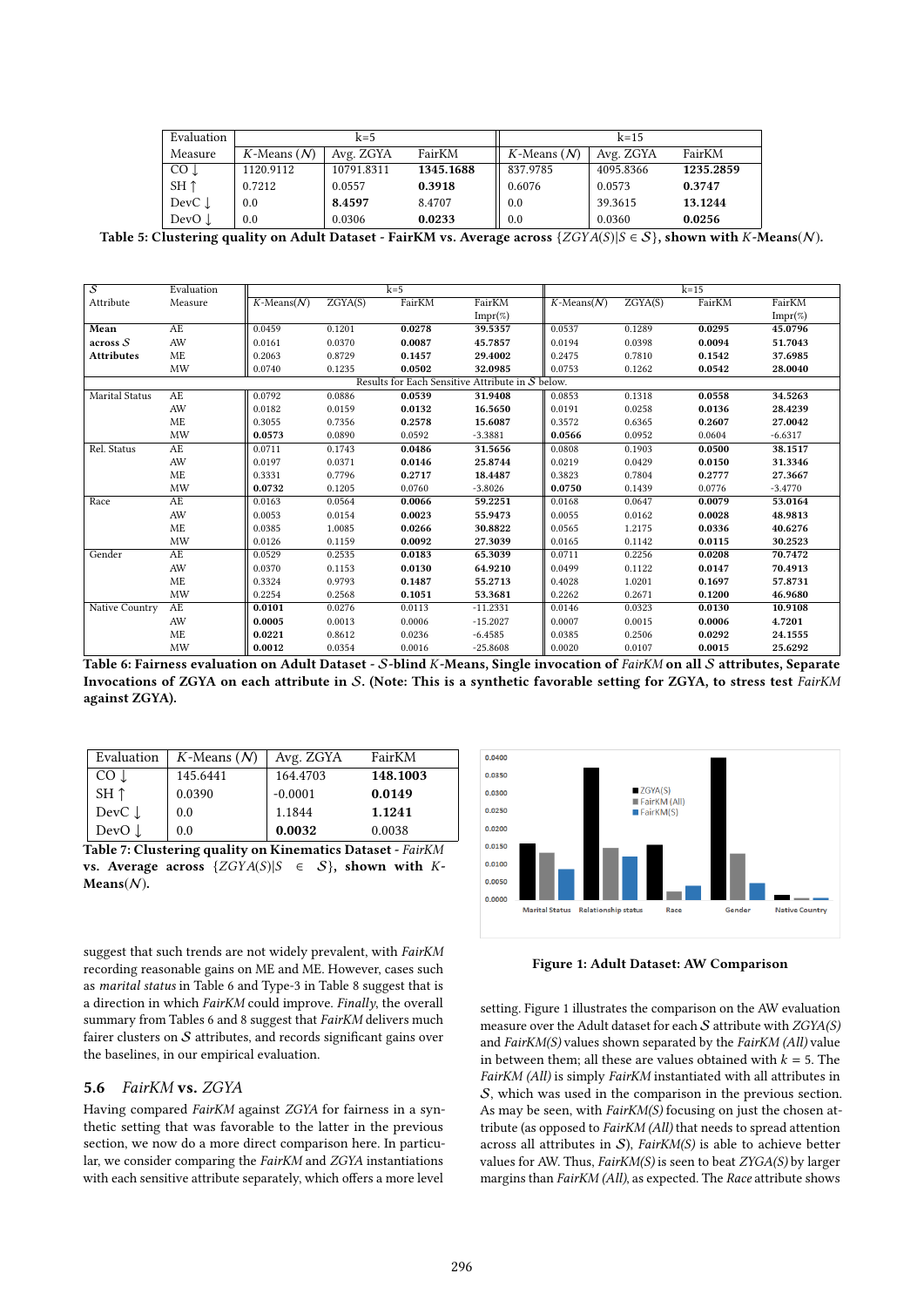| S Attribute       | Metric    | $K$ -Means | ZGYA(S)                                          | FairKM | FairKM     |
|-------------------|-----------|------------|--------------------------------------------------|--------|------------|
|                   |           | (N)        |                                                  |        | $Impr(\%)$ |
| Mean              | AE.       | 0.1704     | 0.1183                                           | 0.0172 | 85.4311    |
| across S          | AW        | 0.1021     | 0.0766                                           | 0.0120 | 84.3660    |
| <b>Attributes</b> | <b>ME</b> | 0.3744     | 0.2571                                           | 0.1488 | 42.1364    |
|                   | MW        | 0.2083     | 0.1676                                           | 0.0852 | 49.1420    |
|                   |           |            | Results for Each Sensitive Attribute in S below. |        |            |
| Type-1            | AE        | 0.2567     | 0.1821                                           | 0.0148 | 91.8775    |
|                   | AW        | 0.1289     | 0.1000                                           | 0.0103 | 89.7246    |
|                   | ME        | 0.4909     | 0.3502                                           | 0.1673 | 52.2397    |
|                   | MW        | 0.2828     | 0.2321                                           | 0.1004 | 56.7159    |
| Type-2            | AE        | 0.2145     | 0.1481                                           | 0.0163 | 88.9722    |
|                   | AW        | 0.1213     | 0.0994                                           | 0.0113 | 88.6729    |
|                   | ME        | 0.5116     | 0.3398                                           | 0.1600 | 52.9166    |
|                   | MW        | 0.2149     | 0.1931                                           | 0.0888 | 54.0235    |
| Type-3            | AE        | 0.0759     | 0.0604                                           | 0.0178 | 70.5473    |
|                   | AW        | 0.0535     | 0.0427                                           | 0.0123 | 71.2578    |
|                   | ME        | 0.1935     | 0.1270                                           | 0.1527 | $-20.2176$ |
|                   | MW        | 0.1206     | 0.0898                                           | 0.0754 | 16.0235    |
| Type-4            | AE        | 0.1631     | 0.1009                                           | 0.0152 | 84.9649    |
|                   | AW        | 0.1079     | 0.0708                                           | 0.0107 | 84.9541    |
|                   | <b>ME</b> | 0.3605     | 0.2410                                           | 0.1263 | 47.5836    |
|                   | MW        | 0.2103     | 0.1662                                           | 0.0770 | 53.6570    |
| Type-5            | AE        | 0.1415     | 0.0999                                           | 0.0221 | 77.8973    |
|                   | AW        | 0.0989     | 0.0703                                           | 0.0154 | 78.0243    |
|                   | ME        | 0.3155     | 0.2273                                           | 0.1375 | 39.5175    |
|                   | MW        | 0.2128     | 0.1569                                           | 0.0846 | 46.1075    |
|                   |           |            |                                                  |        |            |

Table 8: Fairness evaluation on Kinematics Dataset - Sblind K-Means, Single invocation of  $FairKM$  on all  $S$  attributes, Separate Invocations of ZGYA on each attribute in S. (Note: This is a synthetic favorable setting for ZGYA, to stress test FairKM against ZGYA).



Figure 2: Adult Dataset: MW Comparison



Figure 3: Kinematics Dataset: AW Comparison

a different trend, with FairKM(S) recording a slightly higher AW than  $FairKM(S)$ . While we believe this is likely to be due to an



Figure 4: Kinematics Dataset: MW Comparison



Figure 5: Kinematics Dataset: (CO and SH) vs. λ



Figure 6: Kinematics Dataset: (DevC and DevO) vs. λ

unusually high skew in the race attribute where 87% of objects take the same single value, this warrants further investigation. Figure 2 presents the corresponding chart for MW evaluation measure, and offers similar high-level trends as was observed for AW. The corresponding charts for the Kinematics dataset appear in Figures 3 and 4 respectively. Over the much smaller Kinematics dataset, the gains by FairKM(S) over FairKM (All) are more pronounced in MW with both techniques recording reasonably similar AW numbers. The observed trends were seen to hold for AE and ME evaluation measures as well, those charts excluded for brevity. To summarize the findings across the datasets, it may be seen that FairKM(S) may be seen to beat the ZGYA(S) baseline with larger margins than FairKM (All) on an average, as desired.